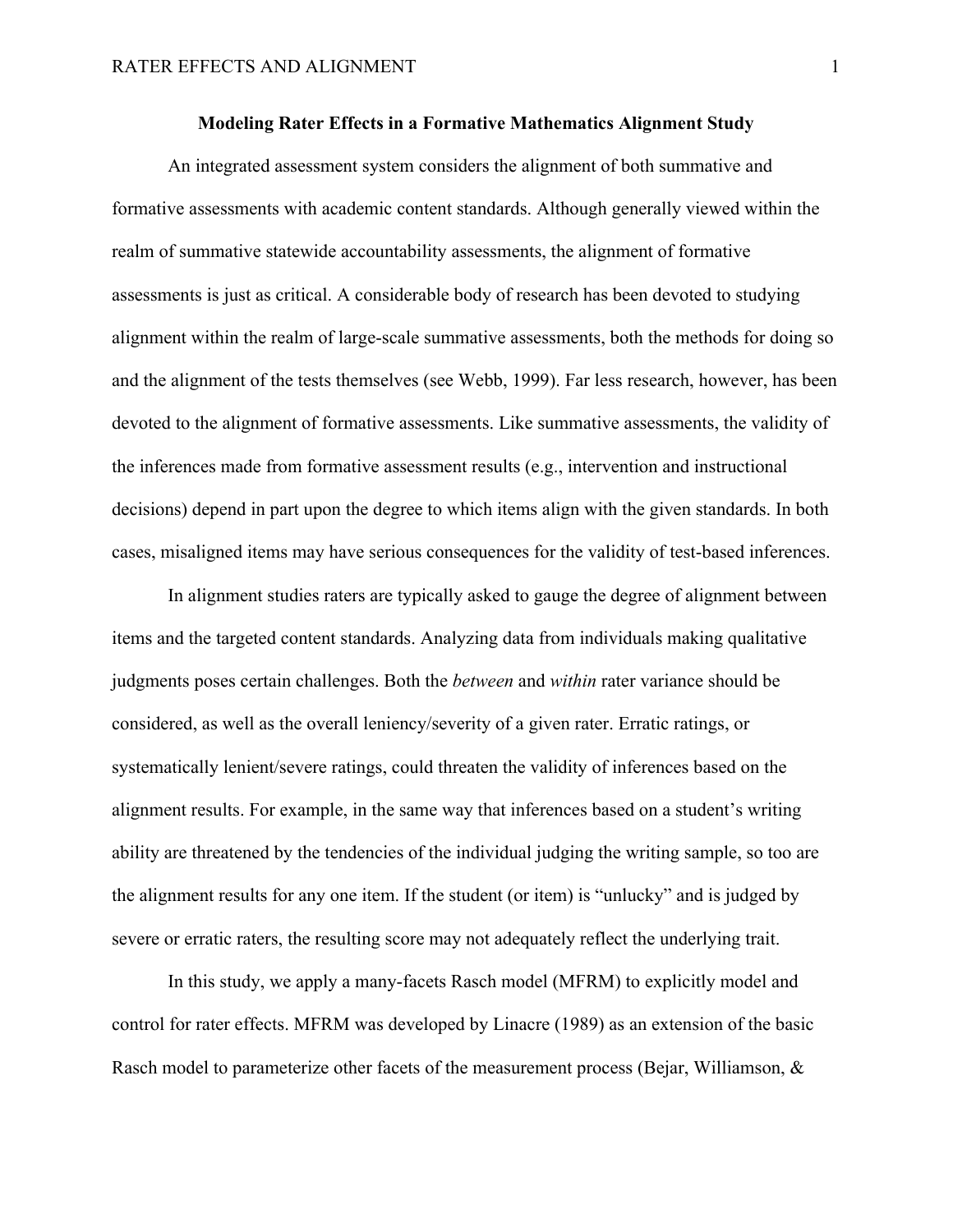Mislevy, 2006). We apply the model to data from an alignment study between a formative middle school math assessment and the Common Core State Standards (CCSS), while parameterizing a "rater" facet. We then use the results to examine both the degree of item alignment and how the results may have differed had other approaches been used.

#### **Methods**

Fifteen participants (raters) were recruited for this study. All participants were either teachers or district-level math coaches, and were selected based on (a) mathematical content knowledge, and (b) knowledge of the CCSS. Approximately 450 items in each of grades 6-8 were used, which were randomly selected for review from a larger pool of items. Each item was subsequently randomly assigned to one of five 90-item sets per grade. Each rater was assigned 3 sets to review for a total of 270 items. Raters were stratified across items sets so there were always 3 raters per set. Additionally, all raters were linked across sets, as shown in Table 1, so that all ratings could be placed on the same scale during the MFRM analysis. During the review, items were paired and displayed with intended standards using a secure online distribution tool, and raters were asked to gauge the item's standard alignment based on a 4-point (0-3) ordinal scale.

When data follow an ordinal scale, the MFRM can extend either Masters' (1982) partial credit model – when each item follows its own unique scale – or Andrich's (1978) rating scale model, when item thresholds can be assumed equivalent across items. Because all items were rated on the same 4-point ordinal scale there was little theoretical reason to presume that thresholds would vary dramatically across items. Further, for many items there were unobserved categories along the 4-point scale, and because the rating scale model is robust against empty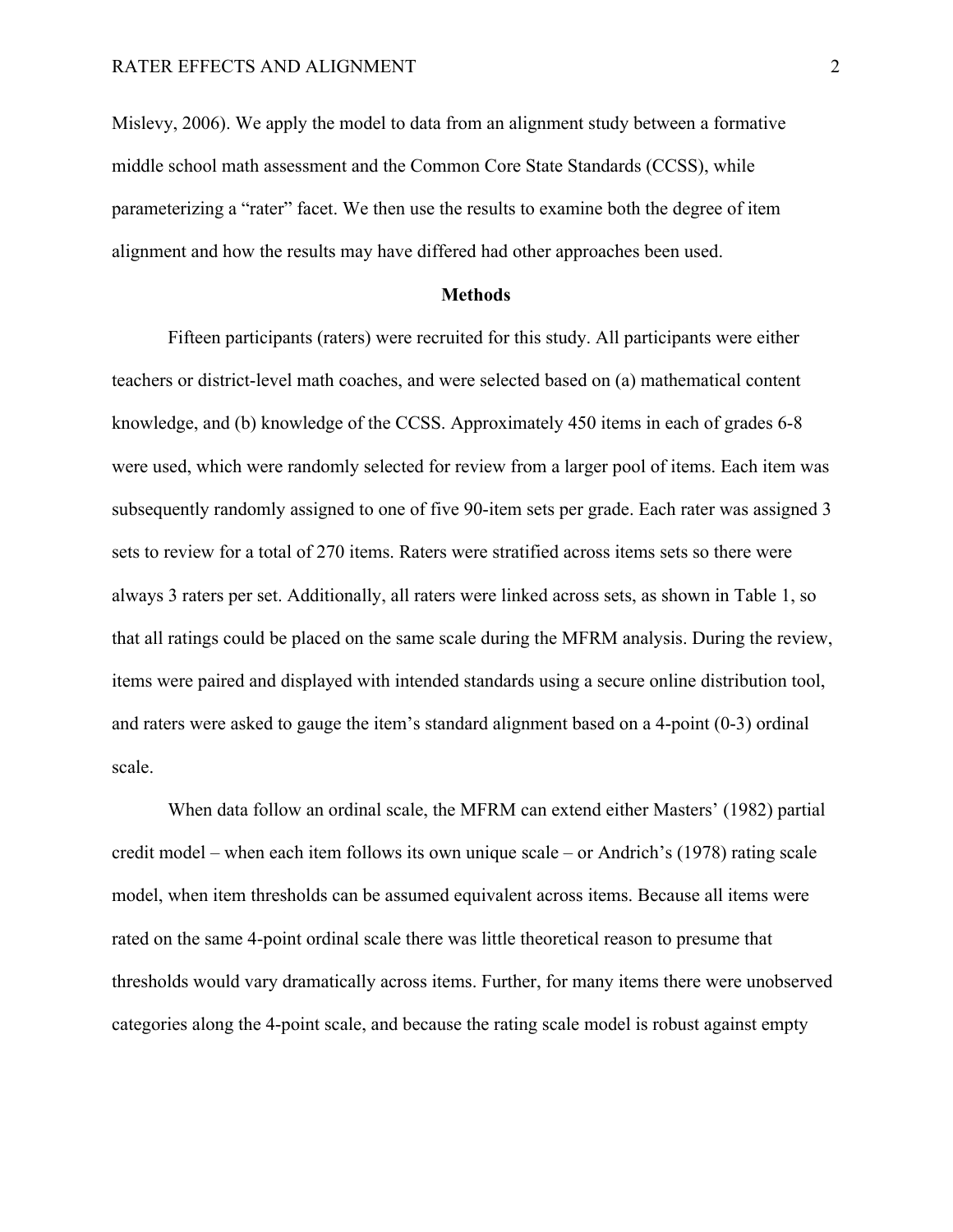categories (Linacre, 2000), we decided to apply the MFRM extension of Andrich's rating scale model, defined as

$$
ln\left(\frac{P_{nijk}}{P_{nij(k-1)}}\right) = B_n - D_i - C_j - F_k
$$
\n(1)

where  $P_{niik}$  is the probability that item *n* is rated into category *k* on latent trait *i* by rater *j*. Generally, the  $B_n$  term represents the estimated ability of examinee *n* while  $D_i$  represents the difficulty of item *i*. When applying the model to alignment data where the object of measurement is test items and not individuals, the terms need to be slightly redefined, although estimation is equivalent. In the current study the  $B_n$  term instead represents the *item's* level on the latent trait – "alignment" – while the  $D_i$  term represents the raters' overall willingness to endorse an item as aligned (i.e., the "difficulty" of endorsing an item as aligned). The  $C_j$  and  $F_k$  terms are identical regardless of the object of measurement, representing the severity of rater j and the Rasch-Andrich threshold for the  $k-1$  category, respectively, where  $F_k$  is estimated once and fixed across all items.

The MFRM analysis allowed us to compute an adjusted alignment rating for each item, controlling for rater severity. The adjusted rating is, in a sense, an estimate of what the rating on the item would have been had it been rated by a judge with the average leniency/severity. Rater severity was included as the sole facet in the MFRM analysis in a fully crossed design, and was conducted with FACETS, version 3.70 (Linacre, 2012). Following the MFRM analysis, all items were tabulated into *aligned* (rating > 2) and *not aligned* (rating < 1) categories based on the adjusted MFRM rating. The results of the MFRM analyses were then compared to the results of other alignment methodologies.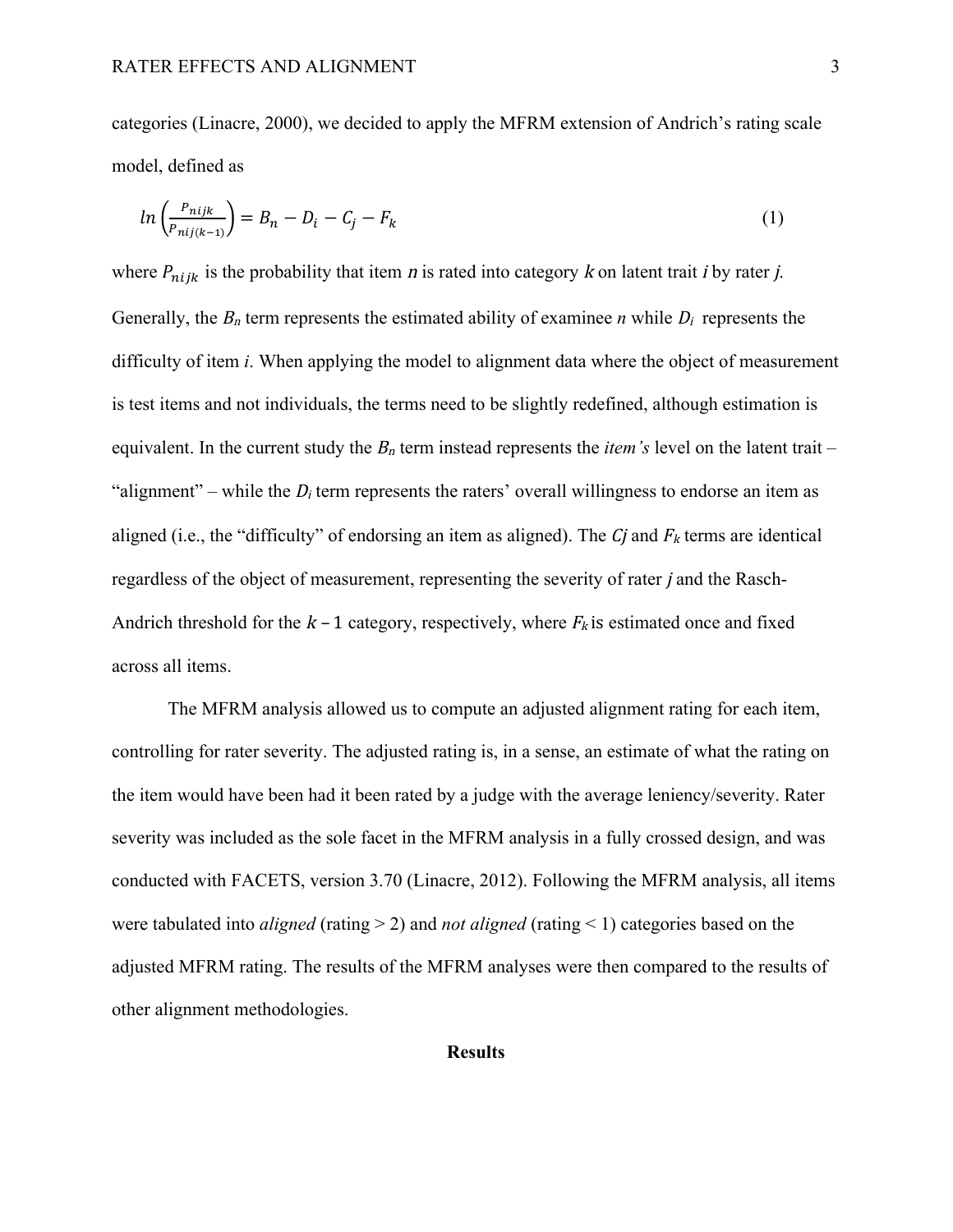Overall, 1,180/1,345, or 87.73% of all items had an adjusted MFRM rating above 2.0, suggesting the item was aligned to its corresponding standard. A summary of rater effects is displayed in Table 2. Of particular note is the severity statistic, which is reported on the logit scale, and differs substantially amongst raters. An examination of the average rating column indicates that the most severe Rater 3 scored items, on average, nearly a full category below the most lenient Rater 11. These differences in rater severity can be seen visually in Figure 1. The left most column of the figure displays logit values from the analysis, mapped vertically. To the right of these values is the distribution of rater severities, mapped against the logit values. To the right of the rater labels are the distribution of items, mapped against the same logit scale. Finally, the furthest right column of the figure displays the raw rating scale ranging from 0-3. The figure thus displays how the distribution of rater severities compared to the distribution of item endorsabilities on a common scale.

The fit statistics in Table 2 are also important given that they provide an indication of the consistency with which raters made decisions. That is, given the severity of the rater, as determined by his or her scoring of all other items, and the endorsability of the item, does he or she consistently rate items as would be expected. The outfit statistic is perhaps most useful for this purpose, with values above 1.0 indicating underfit to the model (i.e., unexpected ratings) and values below 1.0 indicating overfit to the model (i.e., overly consistent ratings, as in a rater who judges all items to be perfectly aligned). These fit statistics provide an indication of the intrarater reliability.

Overall, the MFRM results produced more conservative estimates of alignment than alternatives. For example, while the MFRM estimated 165 items to be not aligned with their corresponding standards, use of an unadjusted average would have resulted in only 133 items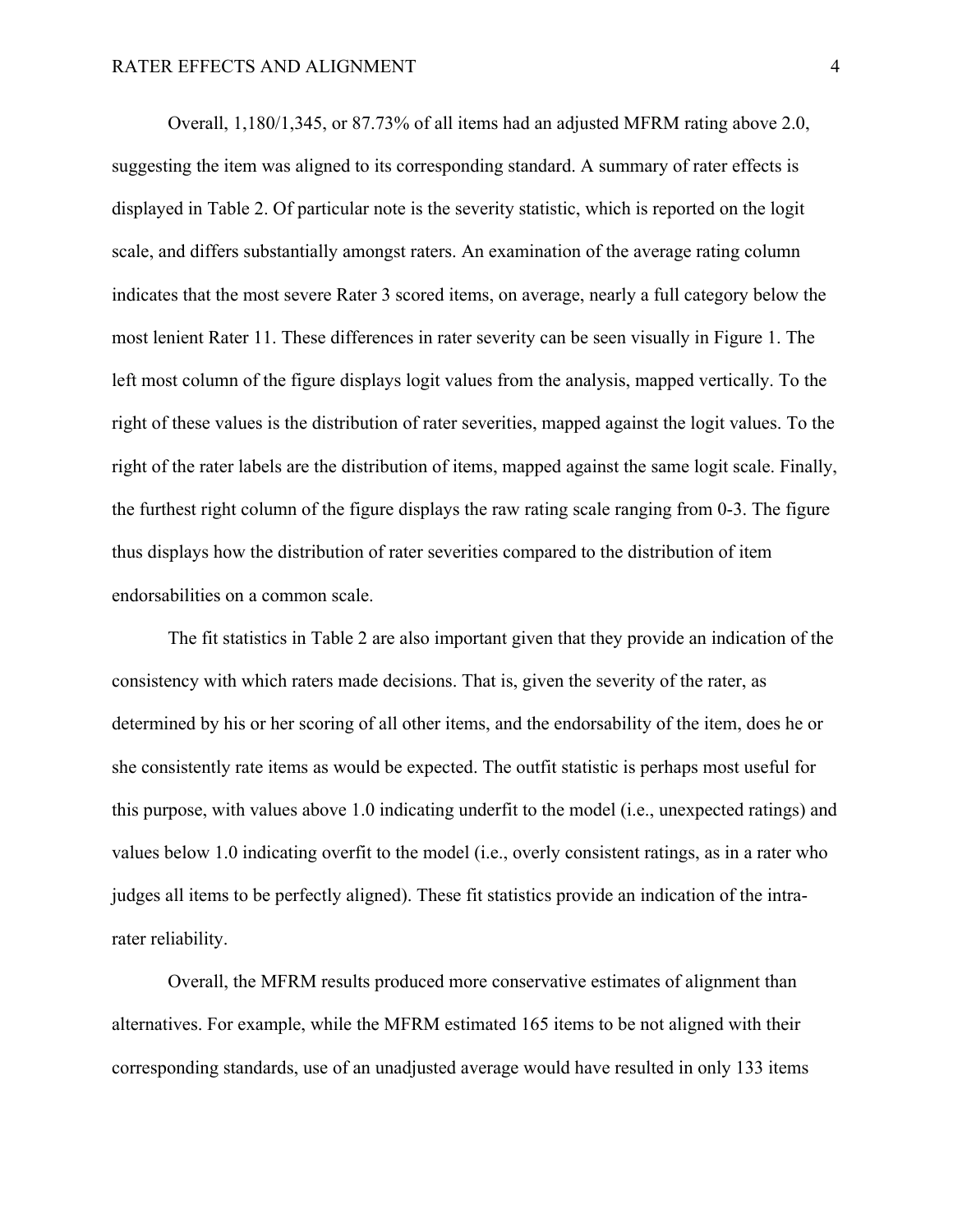#### RATER EFFECTS AND ALIGNMENT 5

rated as not aligned. Similarly, if a consensus approach had been used only 100 items would have not met the alignment criteria. However, inspection on an item-by-item basis reveals that, while the MFRM adjusted the ratings of many items from *aligned* to *not aligned*, there were also items that were adjusted from *not aligned* to *aligned*. This shifting of alignment was due solely to rater severity, which was unaccounted for in both the consensus and unadjusted average techniques.

#### **Discussion**

This proposal represents, to our knowledge, the first application of MFRM to alignment data. While the results suggest more conservative estimates of alignment relative to alternative methods, it is likely that the results more accurately represent the "true" alignment of the items, given that threats of systematic rater variance were minimized. For the full paper, a more complete account of the procedures for alignment will be detailed, as well as a more in depth discussion of the inter- and intra-rater reliability. We will also provide further discussion around the latent "alignment" trait, and why we viewed the definition as invariant across grades 6-8 for formative math items. Further, the differences between formative and summative alignment will be reviewed and discussed. For example, while the general processes used to gauge alignment with summative assessments have been largely successful (see Webb, 1999), the intended use of formative assessments differ dramatically. Alignment, then, may need to be re-conceptualized to match this differing use. We plan to discuss our approach to this quandary in further detail. Finally, the full paper will provide a more in depth account of the results and implications as well as limitations and directions for future research.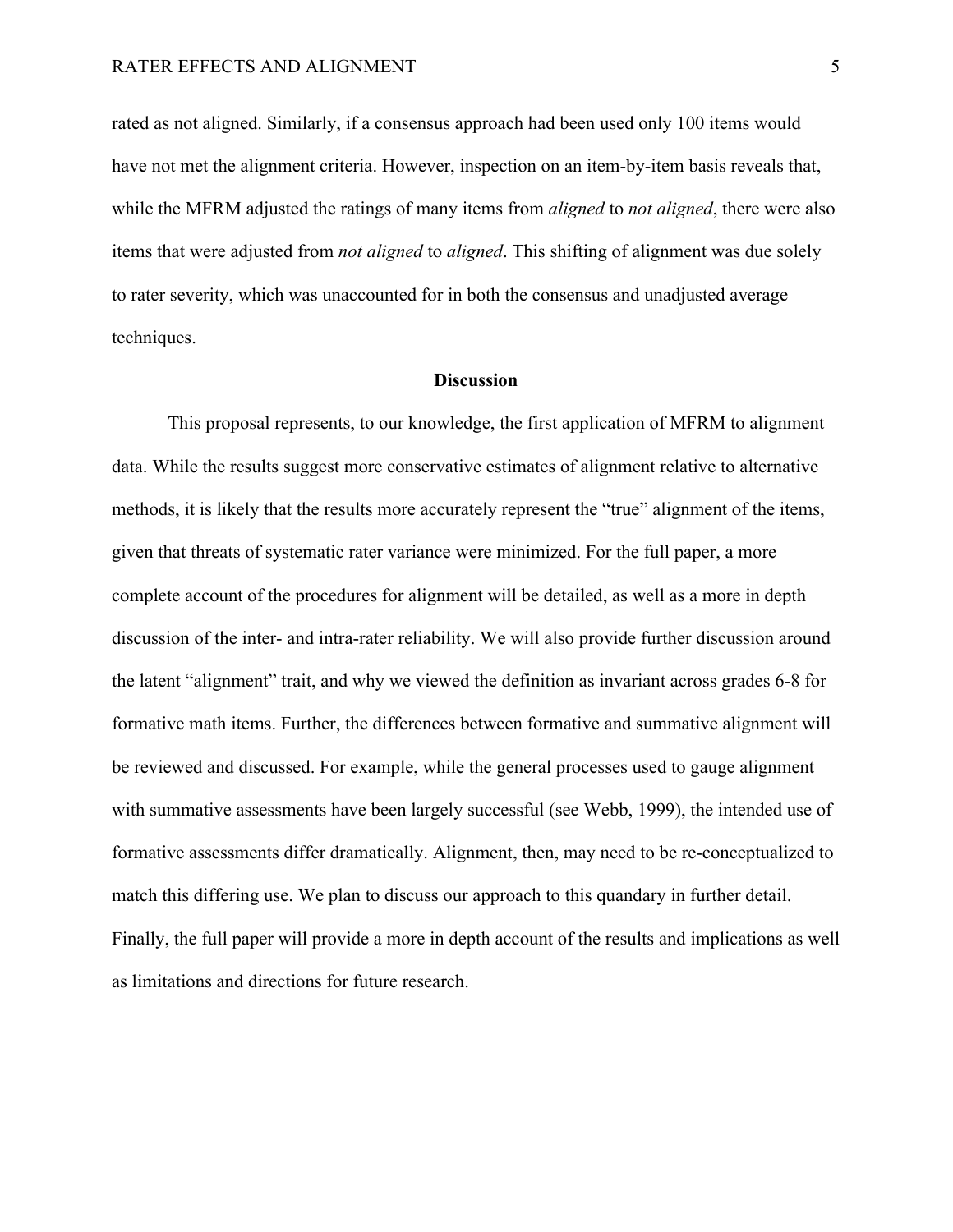#### References

- Andrich, D. A. (1978). A rating formulation for ordered response categories. *Psychometrika, 43*, 561-573. doi: 10.1007/BF02293814
- Bejar, I. I., Williamson, D. M., & Mislevy, R. J. (2006). Human scoring. In D. M. Williamson, R. J. Mislevy & I. I. Bejar (Eds.), *Automated scoring of complex tasks in computer-based testing* (pp. 49-82). Mahwah, New Jersey: Lawrence Erlbaum Associates, Inc.

Linacre, J. M. (1989). *Many-facet Rasch measurement*. Chicago: MESA Press.

- Linacre, J. M. (2000). Comparing "partial credit" and "rating scale" models. *Rasch Measurement Transactions.* Retrieved July 5, 2012, from http://www.rasch.org/rmt/rmt143k.htm
- Linacre, J. M. (2012). Facets computer program for man-facet Rasch measurement (Version 3.70.0). Beaverton, Oregon: Winsteps.com.
- Masters, G. N. (1982). A Rasch model for partial credit scoring. *Pychometrika, 47*(2), 149-174. doi: 10.1007/BF02296272
- Webb, N. L. (1999). *Alignment of science and mathematics standards and assessments in four states* (Research Monograph No. 18). Madison, WI: University of Wisconsin-Madison, National Institute for Science Education.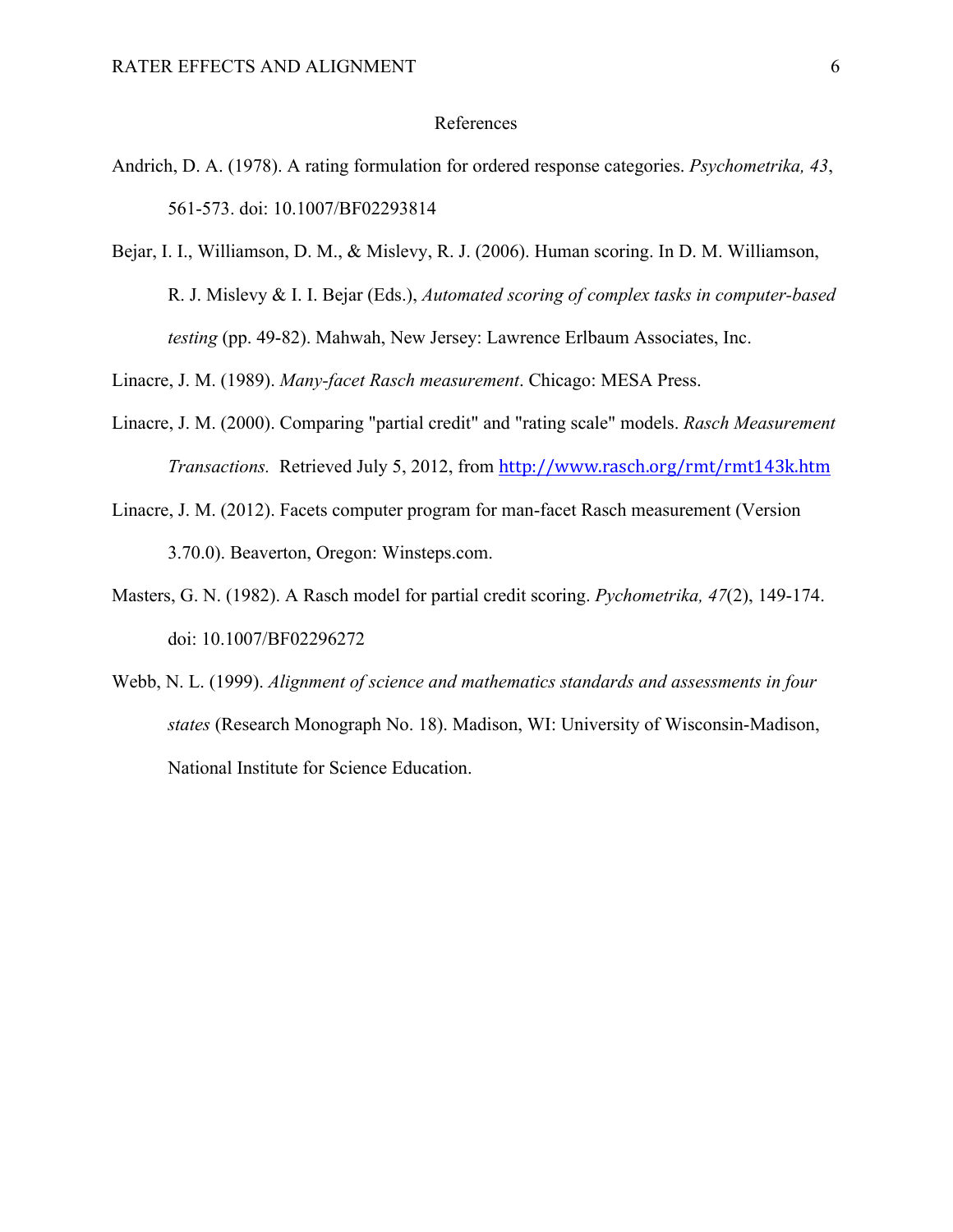### RATER EFFECTS AND ALIGNMENT 7

| . . |  |
|-----|--|
|     |  |

Teacher Sampling Plan

|              |         | Grade 6 |              |              | Grade 7      |             |           |           |              | Grade 8     |             |              |              |             |  |
|--------------|---------|---------|--------------|--------------|--------------|-------------|-----------|-----------|--------------|-------------|-------------|--------------|--------------|-------------|--|
| Set 1        | Set 2   | Set 3   | Set 4        | Set 5        | Set 1        | Set 2       | Set 3     | Set 4     | Set 5        | Set 1       | Set 2       | Set 3        | Set 4        | Set 5       |  |
| $\mathsf a$  | a       |         |              |              |              |             |           |           |              |             |             |              |              | a           |  |
|              | $\sf b$ | b       | $\mathsf b$  |              |              |             |           |           |              |             |             |              |              |             |  |
|              |         |         | $\mathsf{C}$ | $\mathsf{C}$ | $\mathsf{C}$ |             |           |           |              |             |             |              |              |             |  |
|              |         |         |              |              | $\sf d$      | $\sf d$     | d         |           |              |             |             |              |              |             |  |
|              |         |         |              |              |              |             | ${\bf e}$ | ${\bf e}$ | ${\bf e}$    |             |             |              |              |             |  |
|              |         |         |              |              |              |             |           |           | $\mathsf{f}$ | $\mathsf f$ | f           |              |              |             |  |
|              |         |         |              |              |              |             |           |           |              |             | g           | g            | g            |             |  |
| $\mathsf{h}$ |         |         |              |              |              |             |           |           |              |             |             |              | h            | h           |  |
| İ            |         |         |              |              |              |             |           |           |              |             |             |              |              |             |  |
|              |         |         | j            |              |              |             |           |           |              |             |             |              |              |             |  |
|              |         |         |              | k            | $\mathsf k$  | $\mathsf k$ |           |           |              |             |             |              |              |             |  |
|              |         |         |              |              |              |             |           |           |              |             |             |              |              |             |  |
|              |         |         |              |              |              |             |           | ${\sf m}$ | ${\sf m}$    | m           |             |              |              |             |  |
|              |         |         |              |              |              |             |           |           |              | $\sf n$     | $\mathsf n$ | n            |              |             |  |
|              |         |         |              |              |              |             |           |           |              |             |             | $\mathsf{o}$ | $\mathsf{o}$ | $\mathsf O$ |  |

*Note.* Each letter, a – o, represents an individual rater. Each rater is further represented by one and only one row. The table displays the overlap of raters across items so that each item is rated by at least 3 teachers, while the raters themselves link across item sets, allowing all raters to be calibrated on the same scale during the MFRM analysis. Each set contained 90 items.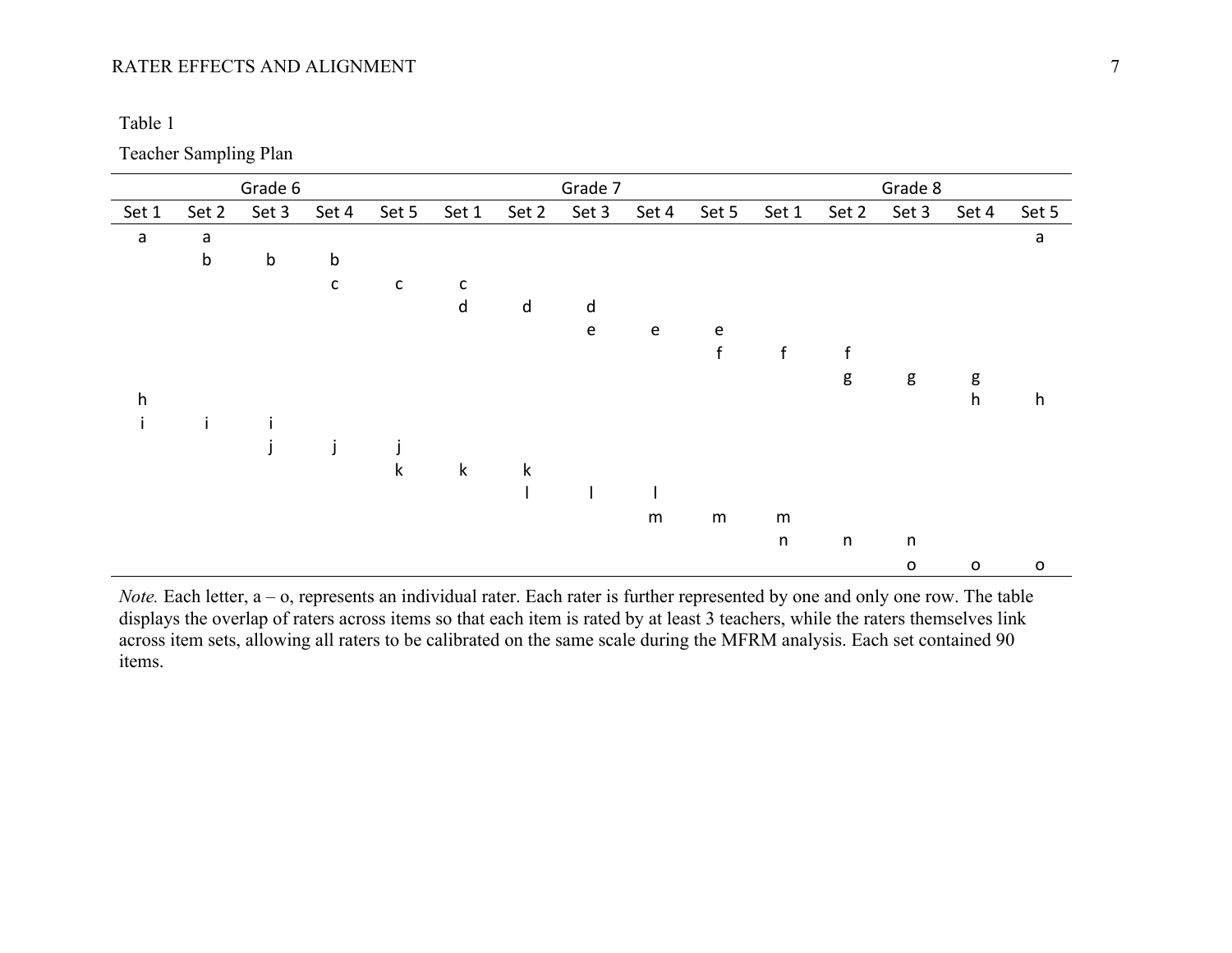| n<br>Π. |
|---------|
|---------|

### Summary of Rater Effects

|                |                 |     |          |          |      |       | <b>Fit Statistics</b> |        |          |
|----------------|-----------------|-----|----------|----------|------|-------|-----------------------|--------|----------|
| Rater          | Score Tot Count |     | Avg. Rtg | Severity | S.E. | Infit | Infit $Z$             | Outfit | Outfit Z |
| 1              | 728             | 268 | 2.52     | $-0.01$  | 0.14 | 1.25  | 1.83                  | 0.97   | $-0.15$  |
| $\overline{2}$ | 683             | 270 | 2.19     | $-0.07$  | 0.12 | 0.96  | $-0.34$               | 1.04   | 0.34     |
| 3              | 537             | 269 | 1.71     | 1.78     | 0.09 | 0.75  | $-3.2$                | 0.76   | $-2.98$  |
| $\overline{4}$ | 690             | 268 | 2.3      | 0.64     | 0.11 | 0.91  | $-0.88$               | 0.87   | $-1.21$  |
| 5              | 713             | 270 | 2.36     | $-0.44$  | 0.13 | 1.2   | 1.57                  | 1.07   | 0.56     |
| 6              | 688             | 269 | 2.23     | $-0.49$  | 0.12 | 1.28  | 2.38                  | 1.16   | 1.31     |
| 7              | 660             | 269 | 2.06     | $-0.23$  | 0.11 | 1.19  | 1.84                  | 1.16   | 1.48     |
| 8              | 638             | 270 | 1.79     | 0.66     | 0.12 | 0.99  | $-0.02$               | 0.96   | $-0.35$  |
| 9              | 717             | 269 | 2.44     | $-0.54$  | 0.13 | 0.98  | $-0.16$               | 0.92   | $-0.48$  |
| 10             | 736             | 269 | 2.53     | $-0.8$   | 0.15 | 0.78  | $-1.71$               | 0.92   | $-0.41$  |
| 11             | 750             | 269 | 2.68     | $-0.92$  | 0.15 | 0.87  | $-0.84$               | 0.99   | 0.04     |
| 12             | 586             | 269 | 1.88     | 1.49     | 0.1  | 0.76  | $-2.97$               | 0.8    | $-2.36$  |
| 13             | 728             | 269 | 2.47     | $-1.00$  | 0.14 | 1.34  | 2.43                  | 1.12   | 0.82     |
| 14             | 746             | 268 | 2.67     | $-0.55$  | 0.15 | 1.22  | 1.49                  | 0.89   | $-0.55$  |
| 15             | 692             | 269 | 2.28     | 0.45     | 0.12 | 0.97  | $-0.21$               | 0.91   | $-0.79$  |

*Note.* Severity reported on logit scale, with higher values indicating a more severe rater.